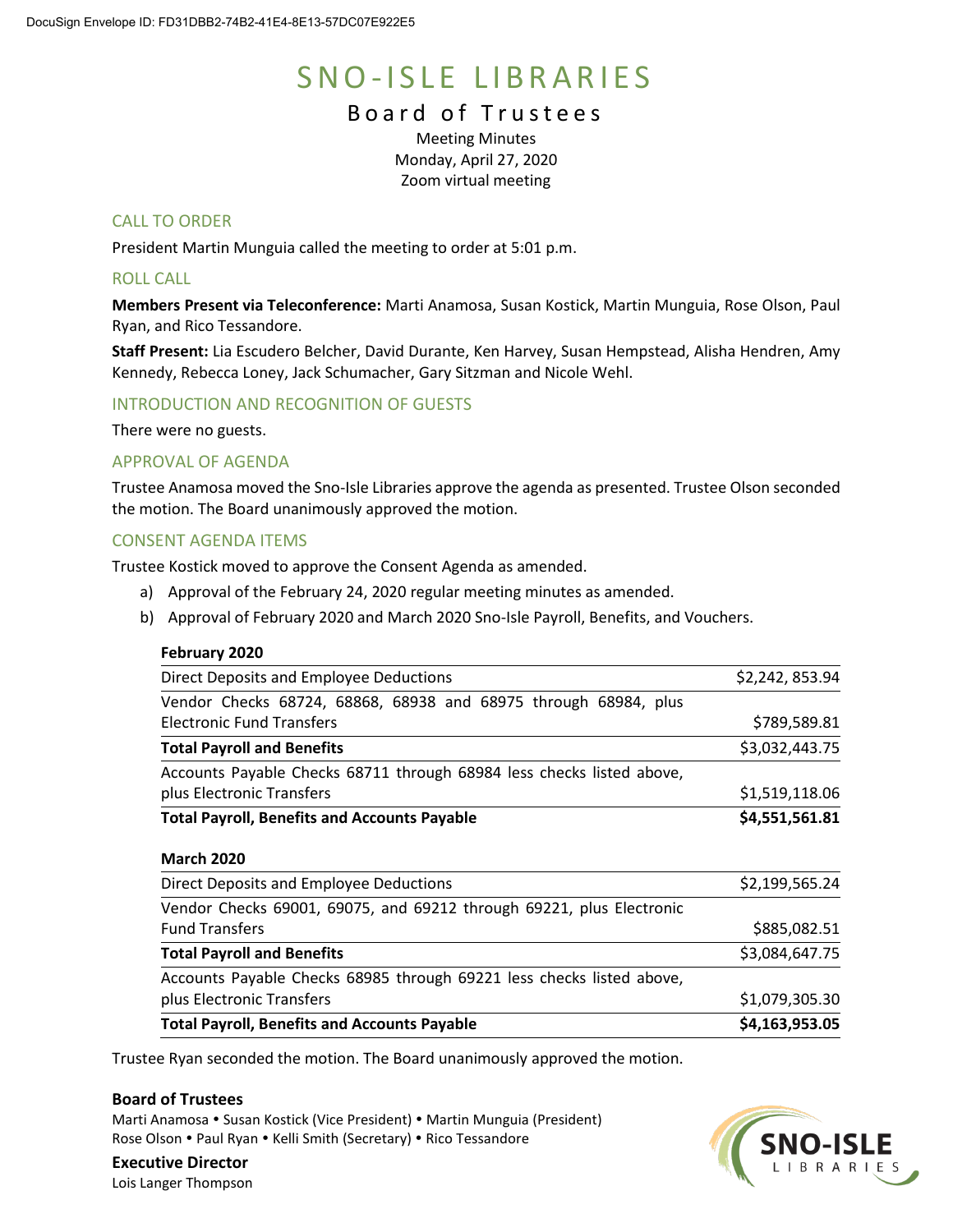Meeting Minutes April 27, 2020

# PUBLIC COMMENT

There was no public comment.

### COMMUNICATIONS TO THE BOARD

Executive Director Thompson noted a letter from Coupeville Library Manager Leslie Franzen thanking the Board for their leadership and support of staff during the COVID-19 pandemic.

# EXECUTIVE DIRECTOR'S REPORT

#### **Meetings with elected officials and stakeholders**

Executive Director Thompson reported on the continuing updates Sno-Isle Libraries is providing local and state elected officials.

#### **Community events and board meetings**

Executive Director Thompson attended the following and online Board meetings:

- Leadership Snohomish County Board meetings.
- Snohomish County Economic Recovery Task Force.

#### **Library updates and collaborations**

Executive Director Thompson, along with Trustees Anamosa, Kostick, and Ryan, attended the 2020 Public Library Association Conference in Nashville, TN

#### **HR updates**

Executive Director Thompson reported on recent policy work in response to the COVID-19 pandemic.

#### **Other updates**

Executive Director Thompson provided the following COVID-19 response work currently underway:

Executive Director Thompson's attendance and participation on the following calls and online meetings:

- The Urban Libraries Council (ULC) Directors.
- The ULC Independent District Director.
- Puget Sound Library Directors.
- Library staff meetings: 25 staff meetings during April 7-20, 2020.

Executive Director Thompson reported on the following COVID-19 related work underway by library staff:

- The creation of a COVID-19 timeline. Ongoing updates are included as the situation develops.
- The creation of the *Operations Management Team*. The team meets daily to plan and respond to the pandemic.
- Staff email updates: 32 updates have been sent to staff since February 28, 2020.
- Two all staff meetings as well as less formal and smaller staff meetings to allow for questions.
- Staff participation in three *Puget Sound Libraries* groups to coordinate service and advocacy work across our region.
- Loaned laptops from library for City of Sultan staff to be able to work at home.
- The development of guidelines based on Family First Coronavirus Response Act (FFCRA) requirements.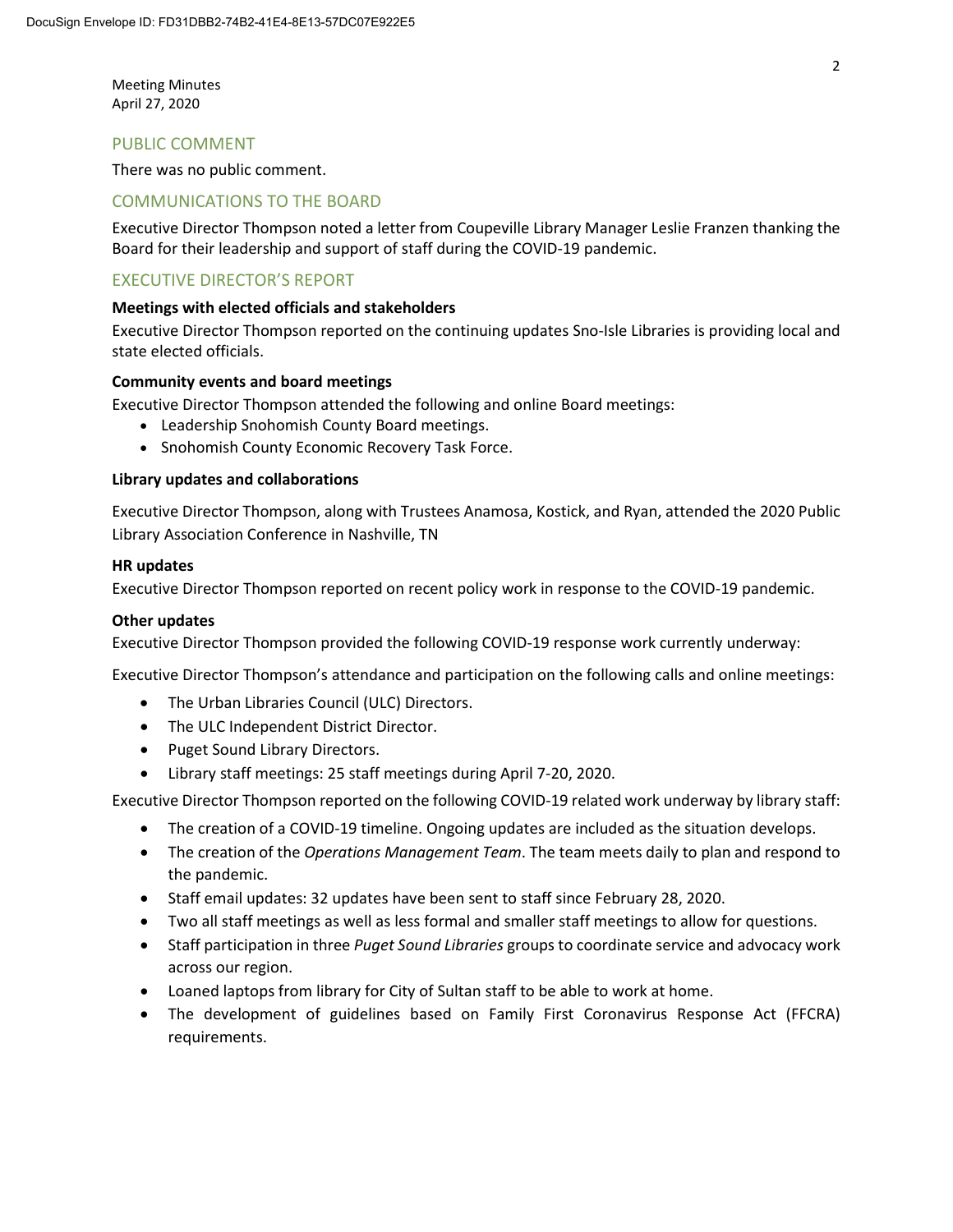Meeting Minutes April 27, 2020

#### **Library card registrations**

• Streamlined online registration to allow for immediate use of card.

#### **Physical items**

• 375,000 are currently checked out.

#### **Holds placed**

• Currently there are approximately 75,000 holds for physical materials.

#### **EBook and digital audiobook checkouts**

• Since library building closures on March 14, Sno-Isle Libraries has seen a 38% increase in eBook and digital audiobook checkouts over the same period one year ago.

#### **Phone calls and voice mails from customers**

- Average of 179 calls per day.
- Average of 21 voice mails per day.

#### **Socialization calls to customers**

• 6,704 calls where staff reached a customer or left a voice mail. A focus has been placed on active customers over age 60.

All changes due to the virus are being documented.

#### **Financial Update**

Administrative Services Director Gary Sitzman provided information on the current and projected impacts to Sno-Isle Libraries funding as a result of COVID-19.

Executive Director Thompson informed the Board of the Washington State Department of Commerce's Library Capital Improvement Program. The grant will award up to ten million dollars to assist state libraries in acquiring, constructing, or rehabilitating their facilities. The maximum grant amount to any one entity will not exceed \$2 million. Sno-isle Libraries is currently working on proposals for the following libraries:

- Darrington
- Edmonds
- Lake Stevens
- Langley
- Lynnwood
- Mariner

# UNFINISHED BUSINESS

There was no unfinished business.

# NEW BUSINESS

#### **Approval of purchase order EN-16388**

Trustee Ryan moved the Sno-Isle Libraries Board of Trustees approve Purchase Order EN-16388 for the installation and 1-year subscription to BiblioWeb with an expectation that annual subscription renewals will likely occur for an indefinite period of time and the total projected cost will be in excess of \$300,000 within a three year timeframe.

Trustee Olson seconded the motion. The Board unanimously approved the motion.

#### **Board of Trustees policies**

Chair Kostick introduced the proposed policies as reviewed by the System Services Committee.

Trustee Olson moved the Sno-Isle Libraries Board of Trustees approve the following policies as presented:

- i) Customer use of libraries policy
- ii) Friends of the Library policy
- iii) Meeting room policy